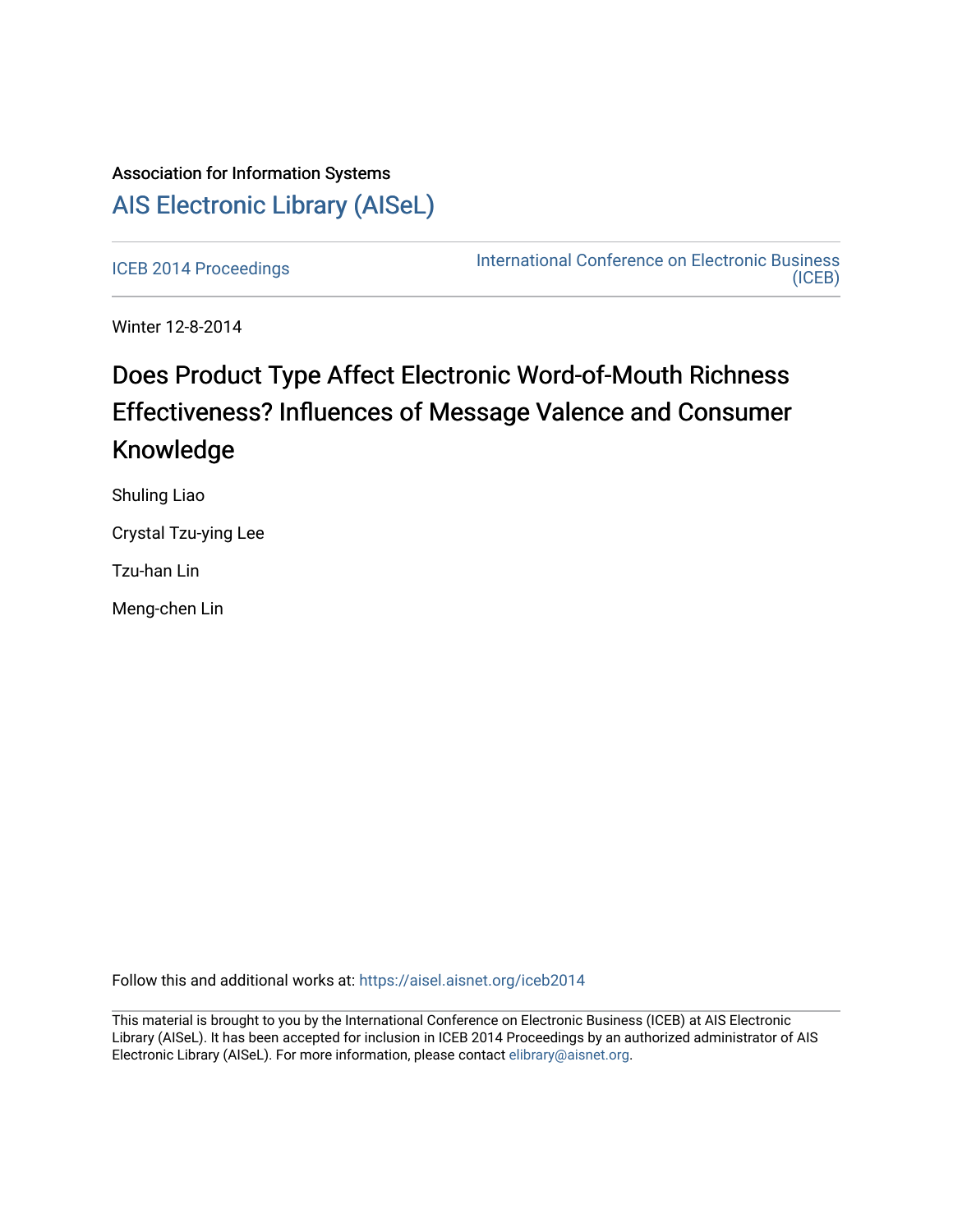# **DOES PRODUCT TYPE AFFECT ELECTRONIC WORD-OF-MOUTH RICHNESS EFFECTIVENESS? INFLUENCES OF MESSAGE VALENCE AND CONSUMER KNOWLEDGE**

Shuling Liao, Yuan Ze University, Taiwan, ibslliao@gmail.com Crystal Tzu-ying Lee, National Cheng-chi University, Taiwan, iampinkcrystal@gmail.com Tzu-han Lin, Yuan Ze University, Taiwan, lth.lance@gmail.com Meng-chen Lin, Yuan Ze University, Taiwan, mengchen0608@gmail.com

# **ABSTRACT**

Drawing on the information richness theory, this study attempts to address how valence of electronic word-of-mouth (eWOM), product type and consumer knowledge will yield different levels of eWOM richness. The results based on an experimental study suggest that negative eWOM has a stronger effect in producing eWOM information richness than does positive eWOM, and such effect is more pronounced for a leisure farm tour (experience goods) than for digital camera (search goods). The tendency that negative eWOM will provide richer information for the leisure farm tour is more evident for high-knowledge consumers than for low-knowledge consumers. The study's results caution against the aggravated harm of negative eWOM incurred from the dissatisfactory experience of a leisure farm tour.

*Keywords*: eWOM, tour experience, product type, consumer knowledge

#### **INTRODUCTION**

Consumers nowadays are eager to spread their own consumption-related experience in interesting, storytelling, and attention-drawing ways, which make electronic word-of-mouth (eWOM) become more vivid, intensive and richer than ever [37][56]. Of all the eWOM characteristics, information richness plays a critical role in trading activities or buying decisions [74]. It appears that rich information can help firms or stores not only increase customer loyalty but also deliver effective marketing communications [62]. Since eWOM serve as a powerful marketing medium for companies to reach and influence consumers [48], it is important to understand the role of information richness in the eWOM context.

There has been a proliferation of research concerned with the characteristics of eWOM (e.g., [65][83]) and how these characteristics are related to the majority of purchase decisions (e.g. [54][78]) and product sales (e.g. [12][29]). While a number of studies have shown various levels of information richness in communication media across online reviews (e.g. [12]), newsgroups (e.g. [30]), or RSS (really simple syndication) (e.g. [42][52]), information richness of eWOM remains less probed. Given that communication performance is highly pertinent to information richness [71], the central purpose of this study is to shed light on the determinants of eWOM richness perception.

Although eWOM has vigorous information-carrying properties that are equipped with feedback immediacy, multiple-cue diffusion variety and interpersonal influence, eWOM richness of experience goods such as a leisure farm tour in contrast to non-experiential products has received limited research attention. Drawing on the information richness theory (IRT) (see [18]), this study attempts to address how positive or negative eWOM paired with product and consumer characteristics will produce different levels of eWOM richness perception.

The message valence has been extensively investigated in the stream of eWOM communications research. There is a general agreement that the message valence of eWOM plays a key role in determining eWOM effect [19][20][67][65]. Over the past years of research on eWOM, a number of issues have appeared; some of which remain controversial in spite of message valence of eWOM. While studies have shown that negatively framed eWOM is more influential than positively framed eWOM (e.g., [65]); others declined this viewpoint [23][28]. The mixed findings suggest that there is a need to further specify the situations in which eWOM valence will cause various effects. As product type and consumer knowledge have been found to greatly affect information search and information processing [5][21][47][65][66][67][72], the present study hopes to gain a better understanding of how eWOM valence, product type, and consumer knowledge will co-work to generate eWOM richness perception. Thus, the objective of this study is to examine how eWOM message valence and product type will produce various levels of information richness when consumers exhibit different levels of product knowledge in the eWOM context. The next section introduces the theoretical background of the study, followed by the description of methodology and results of the experimental study. Conclusions and implications are further discussed.

#### **Information richness theory**

# **THEORETICAL FOUNDATIONS**

While many consumers have difficulty in ensuring information clarity, rich information helps reduce uncertainty and enhance communication outcomes [61]. Information richness is therefore crucial in conducting effective eWOM communications and consumer decision-making [14][66]. As the information richness theory proposed, information richness that conveys information-carrying capacity not only clarifies ambiguity but also enhances understanding of the meaning of information [17]

*The Fourteenth International Conference on Electronic Business &*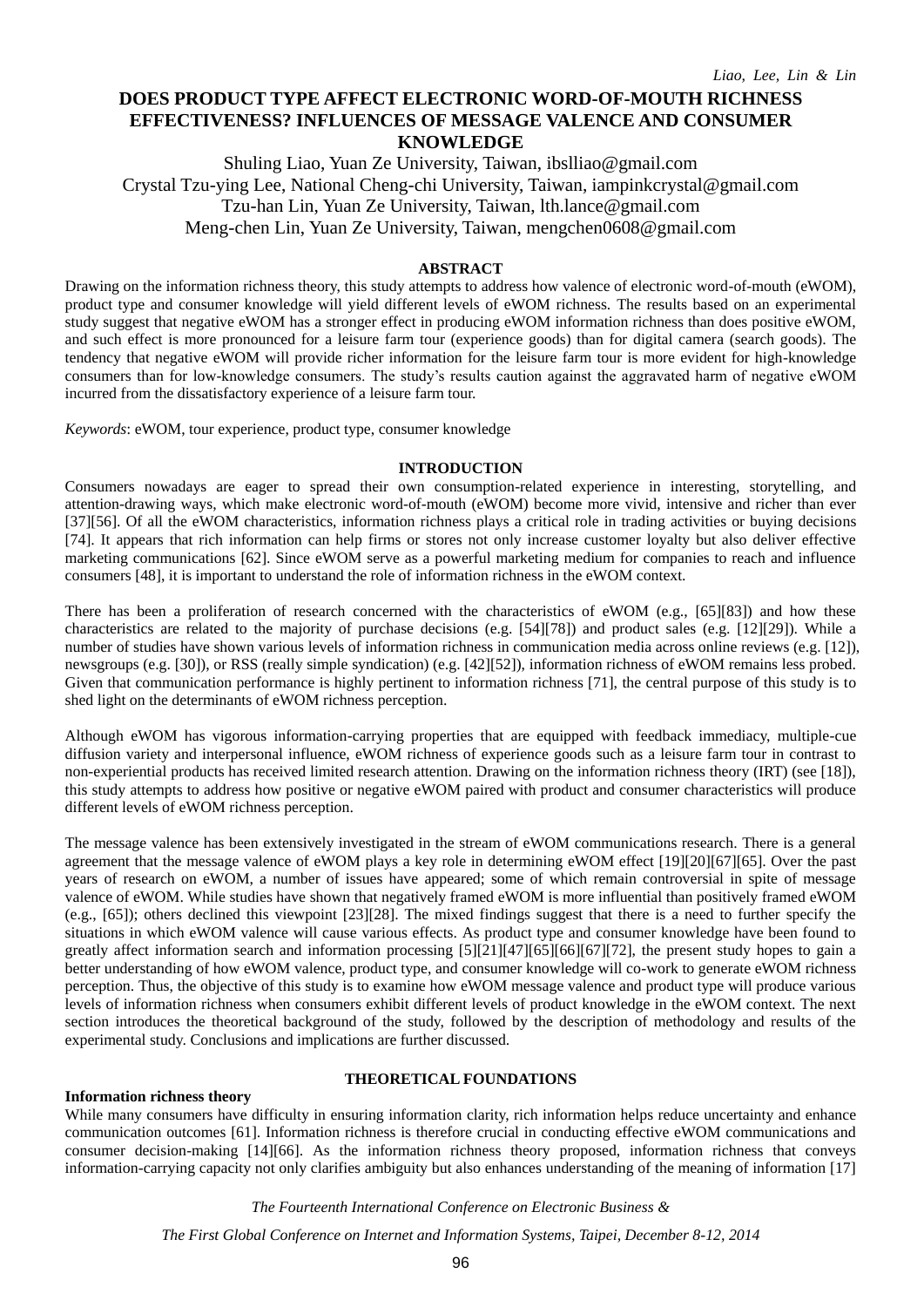Four main criteria constitute useful resources for judging information richness, namely, feedback immediacy, amount of cues, language variety and message personalization [18]. First, the feedback immediacy refers to the speed and quality transmitted through information. For example, short message service (SMS) text has been considered as a richer form of information than either email or RSS for timeless delivery [52]. Second, cue utilization strategies enhance richness of information, such as words, numbers, graphic symbols or emoticons. For instance, [75] support the superiority of blogs over instant message service (IMS) since blogs integrate hypertext, pictures, emoticons, audio, and asynchronous feedback. Third, language variety refers to language symbols such as numbers and neutral languages that deliver a boarder set of concepts. Last, message personalization refers to the extent to which the message helps senders cope with personal feelings and emotions and enable them to tailor the specific needs to message receivers. In all, the more above criteria are met, the higher the information richness can be claimed for a message [17]. As eWOM enables asynchronous feedback, offers message personalization, and integrates multiple cues and natural languages, many of its features could serve as the basis for a scrutiny of information richness.

#### **eWOM valence and information richness**

In line with the preceding four attributes to determine information richness proposed by the information richness theory, it is inferred that negative eWOM will perform better on feedback immediacy. This is because negative information makes the outcome more undesirable and imminent, so that it is more influential and attention-grabbing in the short term [79][80]. Also, negative information is more salient, emotional arousing, novel, valuable and attention drawing compared with positive information [46]. Furthermore, a negative eWOM has a greater speed of diffusion [11] and thus a stronger influence in terms of eWOM communications [65] and eWOM persuasiveness [83] than a positive eWOM.

According to the theory of information diagnosticity [26][38] and negativity hypothesis [16][45][69], negative information will be more attentive, diagnostic, helpful and thus preferred [1][2][70]. For persuasion effectiveness, negative information is perceived as more diagnostic and vivid [38][78]. Nonetheless, to reach credibility and persuasiveness, compared with positive WOM, negative WOM needs to provide more vivid and novel elements such as figures, more pictures, numbers and tables, highly evocative words or phrases, and storytelling techniques [78].

As noted by the IRT, the improvement of the four information richness attributes helps reduce information ambiguity and uncertainty [18]. In other words, highly uncertain messages are in greater need of rich information for lessening misunderstanding in order to ensure transmitting quality [55][62]. Given that negative information is generally presented with negative consequences and lack of beneficial results, it tends to arouse stronger feelings of outcome uncertainty [6][45]. Information richness is more necessary for a negative eWOM than for a positive eWOM to better ensure credibility and persuasiveness. In line of this logic, any better performance of information richness will be also more identifiable on a negative eWOM than on a positive one. Therefore, it is postulated that,

H1: Negative eWOM will yield greater information richness perception than will positive eWOM.

# **Product type**

Characteristics of a product are shown to be essential to online information use [75], consumer decision-making [21], eWOM information processing [35][65], and ongoing eWOM dissemination [5]. As proposed by [58][59], a product's search attributes are contrary to experience attributes in the aspects of purchase or actual use. Search attributes are the product attributes that consumers can obtain complete product information prior to purchase or without actual use of the product such as size or price [13]. By contrast, experience attributes of a product such as taste and fit are those that consumers can only evaluate by acquiring the product information through purchase and actual use of the product. Information of experience products involves more subjective judgment hinging on individual differences in perception of consumption experience or presentation of one's own experience with regard to the information cues such as storytelling elements, numbers of pictures, and consumer feedback ratings; whereas information of search products provides more standard or concrete product specifications [40][82]. As opposed to the attributes of search goods (e.g. price, weights, battery life for digital camera), which are endowed with objective, standard and diagnostic attributes, the attributes of experience goods (e.g. how much fun from a leisure farm tour) are inherent in subjective, idiosyncratic, uncertain, and ambiguous elements [40][41]. As experience attribute is more ambiguous and abstract, consumers will need to reconstruct different pieces of information into an overall product evaluation [15][43][44]. According to the information richness theory, highly ambiguous and uncertain attributes which create more latitude for judgment are important factors in accounting for superior performance of information richness [18][55][62]. Besides, information richness will be higher for personal-oriented subjective message than for functional-oriented objective message [61]. Therefore, this study suggests that experience goods will yield higher eWOM information richness than will search goods.

H2: eWOM of experience goods will yield greater information richness perception than will that of search goods.

#### **eWOM valence and product type**

*The Fourteenth International Conference on Electronic Business & The First Global Conference on Internet and Information Systems, Taipei, December 8-12, 2014*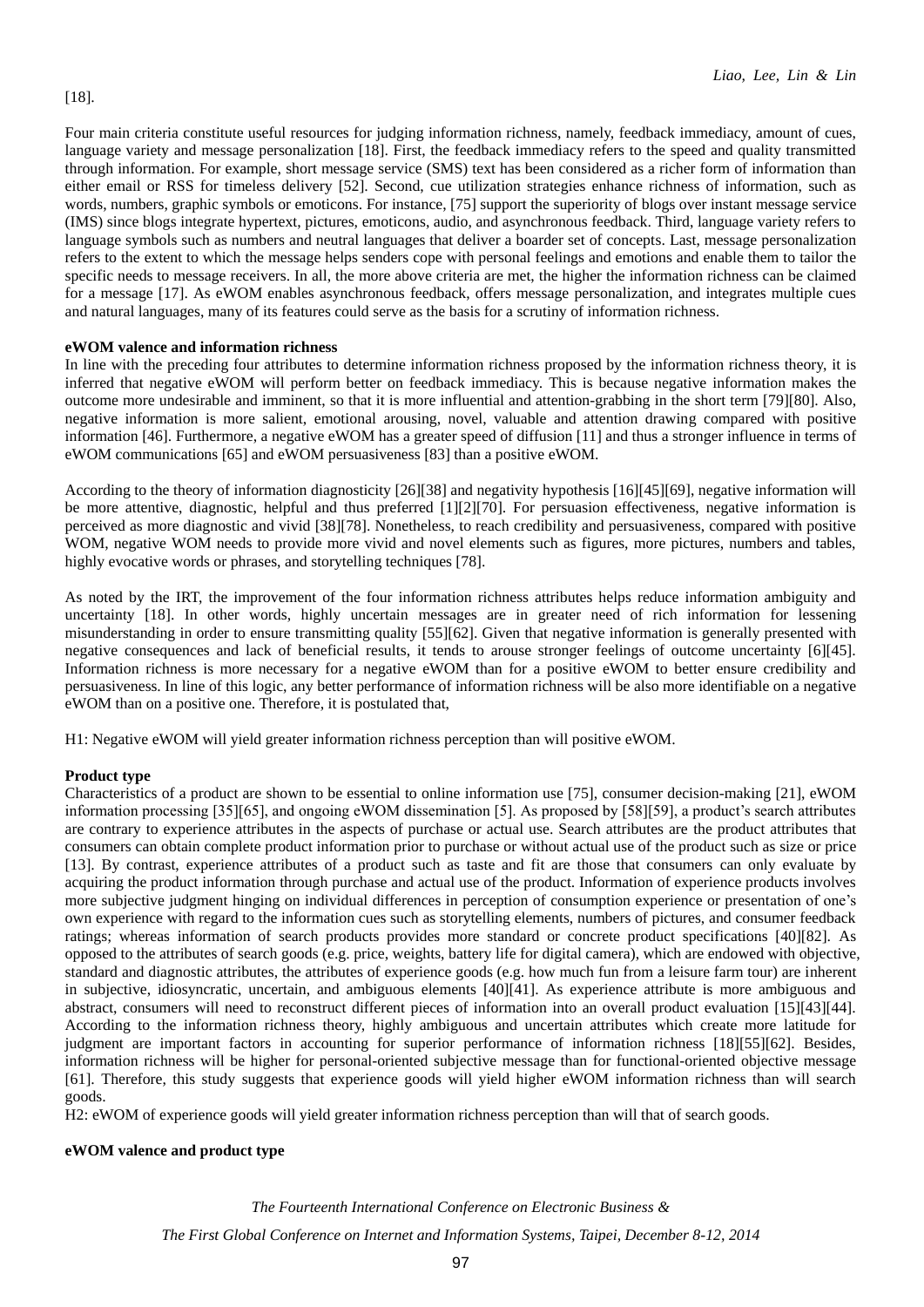Based on the information richness theory, this study proposes that negative eWOM will outperform positive eWOM to generate information richness considering that negative eWOM contains more feedback immediacy, language variety and number of cues and thus presents richer, more ambiguous and uncertain information than does a positive eWOM. Following this line of logic, the effect of eWOM valence on information richness perception is expected be more salient for experience goods than for search goods given that experience goods constitute with more abstract, uncertain, subjective, and ambiguous attributes. In similar logic, [65] have validated that the effects of eWOM valence on product preference, purchase intention and credibility are greater for experience goods than for search goods. Thus, it is proposed that,

H3: The effect that negative eWOM in contrast to positive eWOM will yield greater information richness perception will be stronger for experience goods than for search goods.

#### **eWOM valence, product type and product knowledge**

Assessing product information often requires certain levels of cognitive processing. Past research suggests that product knowledge plays a vital role in information acquisition, search, and evaluation [47][63][66]. Research also indicates that more knowledgeable consumers evaluate information based on product attributes, while less knowledgeable consumers make judgment based on information valence [77]. This is because high-knowledge consumers who have pre-existing knowledge and well-developed product schema are less sensitive to message valence, whereas low-knowledge consumers whose knowledge structure about search attributes is relatively under-developed are thus more susceptible to message valence [3] [22][31][38][67][77]. In line of this logic, it is expected that the interactive effect of eWOM valence and product type will be more pronounced for high product knowledge consumers than for low product knowledge consumers. When an experience goods is circulated with negative eWOM, it gives rise to higher level of uncertain, ambiguous, subjective, and abstract attributes [9][35], all of which make eWOM richness evaluation a much more complex task compared to a decision on either search products or positive eWOM. In this case, less knowledgeable consumers may have difficulty in processing such uncertain and abstract information due to limited capacity and more demanding in cognitive efforts and cognitive loads [25][73]. On the contrary, knowledgeable consumers due to higher capacity will more appropriately allocate their cognitive resources to process information and minimize their cognitive efforts [67]; hence, they could efficiently retrieve existing knowledge in response to multiple cues provided by an experience product's negative eWOM. Consequently, consumers with high product knowledge are more likely to engage in information seeking and exploring behavior [9]. In line with above reasoning, the interactive effect of eWOM valence and product type on information richness should be more impactful on high product knowledge consumers and be more attenuated on low product knowledge consumers. Thus, it is predicted that,

H4: When consumers have high product knowledge, the effect that negative eWOM (vs. positive eWOM) yields greater information richness perception for experience goods (vs. search goods) will be more intensive. Conversely, when consumers have low product knowledge, negative eWOM will yield greater information richness than will positive eWOM regardless of product type.

#### **METHOD**

The present study aims to investigate whether eWOM valence, product type and consumer's product knowledge will produce various levels of information richness perception. To assess these effects, the stimuli for manipulating eWOM valence and product type were developed through a pilot study of eWOM narrative analysis.

#### **Stimuli**

#### *Narrative analysis and eWOM valence manipulation*

In order to better understand the nature of eWOM content and structure in a naturalistic setting that serves as a useful starting point for identifying appropriate stimuli for the experimental manipulation of eWOM, a qualitative technique, i.e., paradigmatic narrative analysis of eWOM posting, was firstly conducted to determine the narrative elements and their meanings [51]. A narrative refers that a consumer uses storytelling techniques to script personal stories, for example, the description of how an event is taken place or what actions are involved [32]. According to [51], fully-formed narrative structures encompass a wide range of abstract (the summary of the whole story), orientation (time, place, person), complicating action (what happened in the story), evaluation (emotional or instrumental evaluation), resolution (how things resolved by the character) and coda (the conclusion and discussion of the story). Since a narrative structure could exert influence on consumers' perceptions, empathy, transportation and purchase intention [60], the direct comparisons of the positive and negative eWOM must be conducted with caution by controlling the potential confounding effect of narrative structures.

This study conducted the paradigmatic narrative analysis through identifying and sorting the eWOM posts in terms of valence and product category. An online review website in the researchers' country, Mobile 01.com, was chosen since it is the largest domestic online message boards and forums in which more than four million and fifty thousand members share a broad variety of product reviews and consumption experiences. The Mobile 01.com comprises of diversified product categories, such as digital products, software, video games, electronics, apparels, furniture, food, toys, traveling experience, cosmetics, and so on. For the research purpose to compare eWOM in terms of search versus experience goods, two major product categories were selected in this study. For experience goods, 52 cosmetics and 55 traveling and food articles were selected. For search goods,

*The Fourteenth International Conference on Electronic Business &*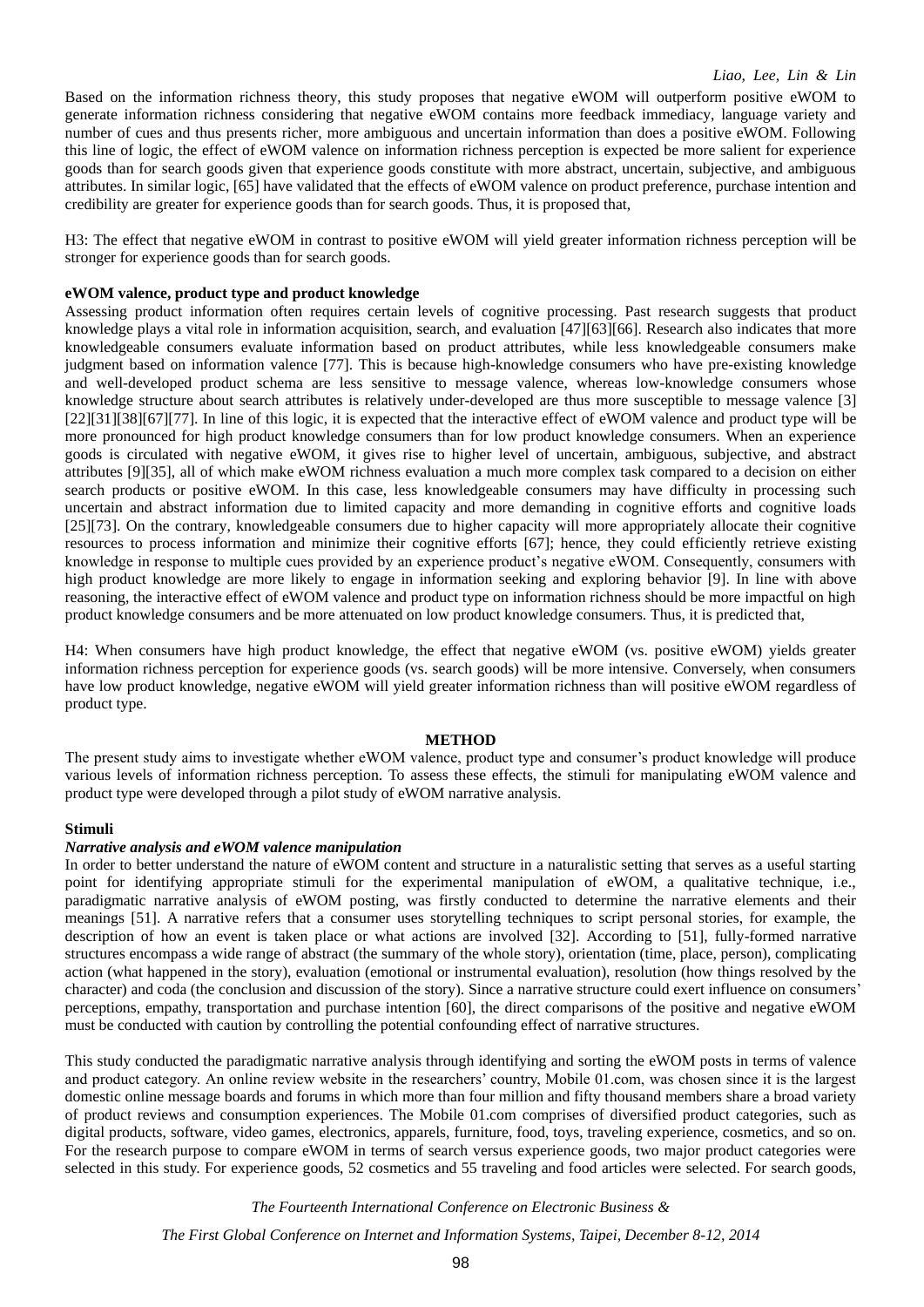products were relatively evenly distributed across electronics (25), cell phone (25), digital camera (33), and laptop computer (25).

The data collection last over four months and consisted almost extensively of all the related eWOM from Mobile 01.com during the time period. In total, 215 eWOM articles were included in the narrative analysis. Two of the judges each coded the thoughts by using the Nvivo 9.0 qualitative analysis software. The inter-judge agreement was on average 98 percent. Disagreements were resolved through discussion, so that all thoughts were coded. Narrative structures were firstly extracted and used to construct the content of eWOM. Next, product attributes were examined to determine the underlying attributes that may account for the main source of product type (i.e. search goods and experience goods). Positive and negative eWOM stimuli from the result of paradigmatic narrative analysis were adopted and reorganized as the stimuli of positive and negative eWOM in the experimental main study. To determine the product type to be used in the experimental study, digital camera and leisure farm tour were finally chosen to respectively represent the search and experience goods in that the two products were relatively the most discussed categories on Mobile 01.com. The selection rationale is further elaborated in the next section.

For manipulation control of the experimental study, both positive and negative eWOM were constructed to have the same narrative structures (orientation, complicating action, evaluation, resolution and coda). Embedded with different products (the purchase of digital camera/ the consumption experience of leisure farm tour), the positive eWOM in the experiment was consisted of online posters' favorable comments about the digital camera/leisure farm tour in terms of seven positive product/experience features followed by desirable outcomes and benefits in the end of eWOM. Contrarily, the negative eWOM was consisted of online posters' unfavorable comments about the two products by presenting seven negative product/experience features followed by undesirable outcomes and flaws to conclude the eWOM. All the versions of eWOM were exhibited similarly in length, content structures, and number of product attributes.

#### *Product type*

For search goods, digital camera was selected for the main experiment because purchase of a digital camera is considered highly involving and technological (e.g. [27][75]). Digital cameras have standardized specifications that consumers are more likely to search the product reviews and eWOM prior to purchase. For experience goods, leisure farm tour was chosen. Consumers tend to search about overall tour quality, visitors' satisfaction, and personal recommendations of a leisure farm; consequently, leisure farm holiday is extensively advertised through eWOM [24][68][76]. Leisure farm holiday experience is thought of as highly personal, experiential, and subjective, it is therefore suitable for an eWOM study [76]. Also, the present research expects that product knowledge and experience with digital cameras and leisure farms will vary across different participants, which allows the comparison of eWOM richness perception between different knowledge groups. As a result, digital camera and leisure farm were selected to represent search goods and experience goods.

Experiential attributes of a leisure farm tour are constituted by ticket information, large print tour guide, parking, location, animal habitats, and design, construction and maintenance of facilities and related equipment, such as playground, toilet and food court. Search attributes of a digital camera encompass a wide range of specifications including weight, size, storage, battery life, megapixel count, shutter lag and startup time, and filming and sound/video editing software supporting the format of camera recording. These attributes were identified from the paradigmatic narrative analysis, which received broad discussion among consumers while evaluating digital cameras or leisure farm holidays. Based on past literature and the result of paradigmatic narrative analysis, the above-mentioned attributes are considered suitable for the eWOM manipulation of the main study.

# **Participants**

To access the general population, the data were collected using an online channel, where 156 valid adult samples were recruited from a survey website, Youthwhat.com (http://www.youthwant.com.tw), one of the largest survey sites in the researchers' country. The participants were instructed to register the membership of Youthwhat.com and received thirty-dollar value of virtual currency in return for their participation upon completion of the study. The virtual currency can be used in the Youthwhat.com for spaces of digital albums, personal blogs, or price discounts for digital merchandise and coupons for discounts in 7-11 convenience stores. In total the valid 156 responses were mixed genders (60 males and 96 females), well-educated (62.8% college degree and 14.7% graduate degree), and mainly students (70.5%). The eWOM posting experience of the participants ranged from less than one year (28.8%) to five years (5.1%), of which 62.2 % of participants had posting experience less than two years.

# **Procedure**

A 2 (eWOM valence: positive vs. negative) X 2 (product type: digital camera vs. leisure farm tour) X 2 (product knowledge: high vs. low) between-subjects design was employed. Product knowledge was measured as a within-subject variable in order to assess the difference among the sample, while both the constructs of eWOM valence and product type were manipulated as between-subjects variables. The respondents were shown the scenario of eWOM posts and randomly assigned to one of the four versions. Each questionnaire contained four parts: (1) instruction and the scenario with the valence cues and product type manipulation, (2) dependent measures (i.e. information richness perception), product preference (control variable), and

*The Fourteenth International Conference on Electronic Business &*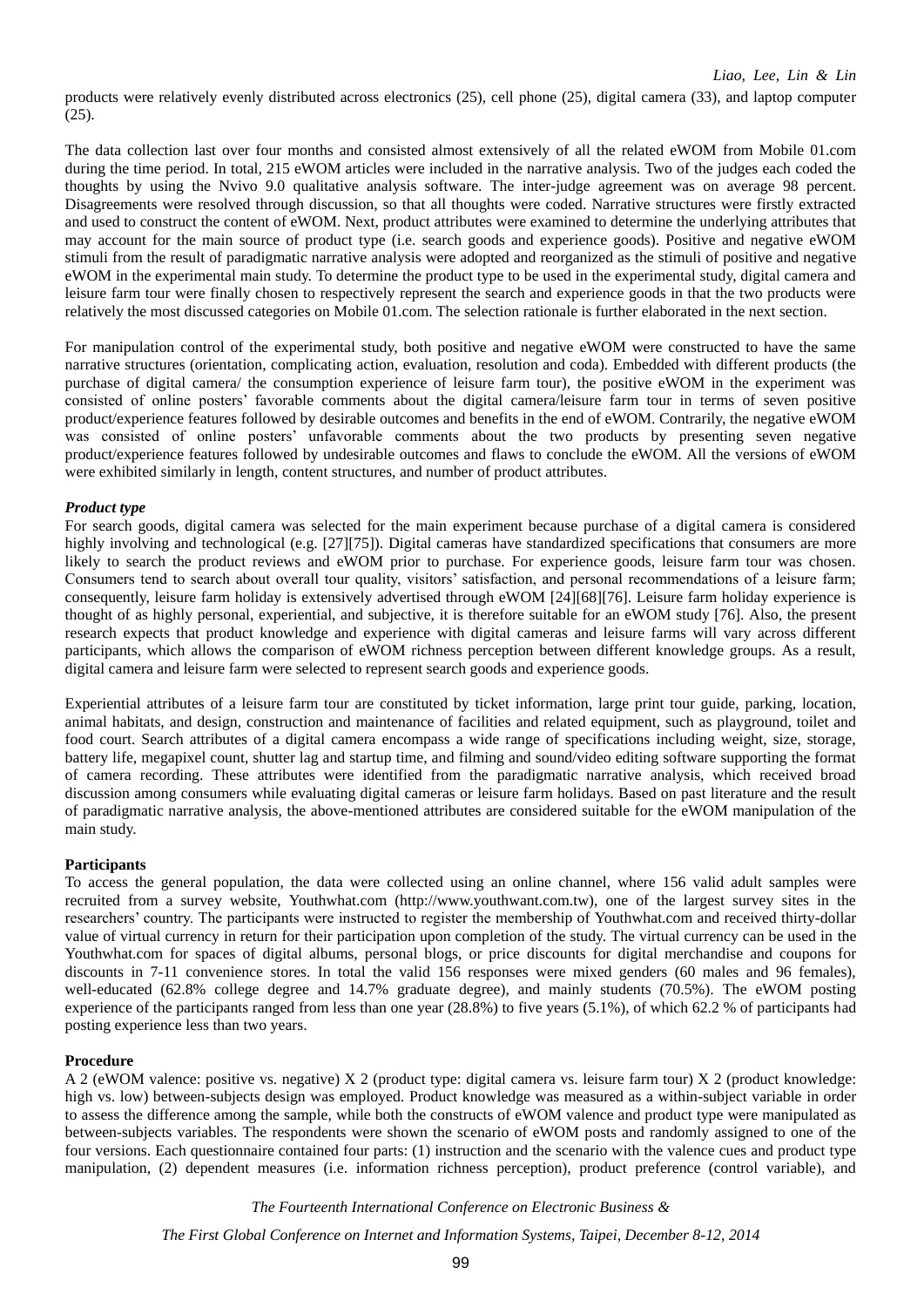manipulation check items, (3) individual measures (i.e. product knowledge) and susceptibility to information influence (control variable), and (4) personal information. The two manipulation check questions asked participants whether the eWOM was positive or negative, and whether the product type presented in the eWOM was with search or experience attributes. The data collection was done under strict supervision and control. If respondents failed the manipulation check questions, they were regarded as invalid samples and eliminated.

The main dependent variable was the eWOM information richness perception. The term information richness was used to refer to various information presentations such as feedback and product comparisons. Modified from [10], the construct of information richness was measured by five items: "a consumers' satisfaction with the feedback to his or her request for product information", "the use of different channels to present product information", "the ability to clarify ambiguous issues about the product", "the extent to which product comparison is allowed", and "a consumer's overall attitude towards the information richness of eWOM". Each item was measured based on a seven-point Likert scale with "1= strongly disagree" to "7= strongly agree". The Cronbach's alpha for information richness perception was .845

Consumer product knowledge served as a moderator in this study. Past research suggests that subjective knowledge is highly correlated to objective knowledge [8][50][57]. Subjective knowledge refers to the degree to which consumer perceive how much they know about the product [7][64]. As consumer judgment and decision are largely affected by self-assessed knowledge [8][50][57], this study thus adopted subjective knowledge to evaluate product knowledge and measured the construct by using the items from [7] and [64]. The three product knowledge items were: "I feel I am confident in using digital camera/leisure farm information compared to the average consumers", "I feel I am knowledgeable in using digital camera/leisure farm information compared to the average consumers", and "I feel I am confident about my ability to comprehend digital camera/leisure farm information". Each item was measured based on a seven-point Likert scale with "1= strongly disagree" to "7= strongly agree". The Cronbach's alpha for product knowledge was .802. A median split analysis was used to divide the respondents into high vs. low knowledge consumers (Mean=4.63, SD=.08 vs. Mean=2.95, SD=.07, t(154)=-16.493, *p*<.001).

Based on past research, the influence of information sources relatively vary across consumers' Internet experience in that more experienced consumers perceive online information source less credible and important [9]. Thus, this study expects that the recipient's susceptibility to informational influence may affect perception of information richness. Considering the potential confounding effect caused by individual difference other than product knowledge, susceptibility to informational influence was thus measured and analyzed as covariates. Adapted from [4], four items were applied to measure susceptibility to informational influence on a seven-point scale from "strongly disagree (1)" to "strongly agree (7)", in term of "To make sure I buy the right product or brand, I often observe what others are buying and using", "If I have little experience with a product, I often ask my friends about the product", "I often consult other people to help choose the best alternative available from a product class", and "I frequently gather information from friends or family about a product before I buy". The Cronbach's alpha for susceptibility to informational influence was .904. Also, to control product preference, four items adopted from [53] were used for measurement on seven-point Likert scale with "1= strongly disagree" to "7= strongly agree": "I would opt for this product", "I would like to have this product", "this product would fit my taste", and "this product would be meaningful to me". The Cronbach's alpha for product preference was .962.

#### **RESULTS**

Hypotheses were examined in a 2 (eWOM valence: positive vs. negative) by 2 (product type: leisure farm tour vs. digital camera) by 2 (product knowledge: high vs. low) mixed factorial design. A three-way ANCOVA was performed to test the research hypotheses. Product preference and susceptibility to informational influence were examined as covariates.

As predicted, the results of the ANCOVA showed a significant main effect of eWOM valence on information richness perception  $(F(1, 146)=34.476$ ,  $p<.001$ ). The negative eWOM yielded higher information richness perception than the positive eWOM (Mean=4.66, SD=1.03 vs. Mean=4.06, SD=1.13; t(154)=-3.414, *p*<.001) (Table 1). H1 is supported. The main effect of product type is also significant  $(F(1, 146)=11.207, p<.001)$ . The leisure farm tour (experience goods) generated higher information richness perception than did the digital camera (search goods) (Mean=4.74, SD=.94 vs. Mean=4.08, SD=1.17; t(154)=-3.836, *p*<.001), sustaining H2.

| Table 1.3-Way Interaction: Means and Standard Deviations. |                       |             |                   |             |                        |            |                   |             |
|-----------------------------------------------------------|-----------------------|-------------|-------------------|-------------|------------------------|------------|-------------------|-------------|
|                                                           | Low product knowledge |             |                   |             | High product knowledge |            |                   |             |
|                                                           | Digital camera        |             | Leisure farm tour |             | Digital camera         |            | Leisure farm tour |             |
|                                                           | N                     | Mean $(SD)$ | N                 | Mean $(SD)$ | N                      | Mean (SD)  | N                 | Mean $(SD)$ |
| Positive<br>eWOM                                          | 18                    | 4.12(1.30)  | 11                | 4.35(1.28)  | 23                     | 3.84(1.01) |                   | 4.12(1.05)  |
| Negative<br>eWOM                                          | 21                    | 4.70(1.21)  | 24                | 4.98(0.64)  | 20                     | 3.67(0.94) | 22                | 5.15(0.60)  |

*The Fourteenth International Conference on Electronic Business &*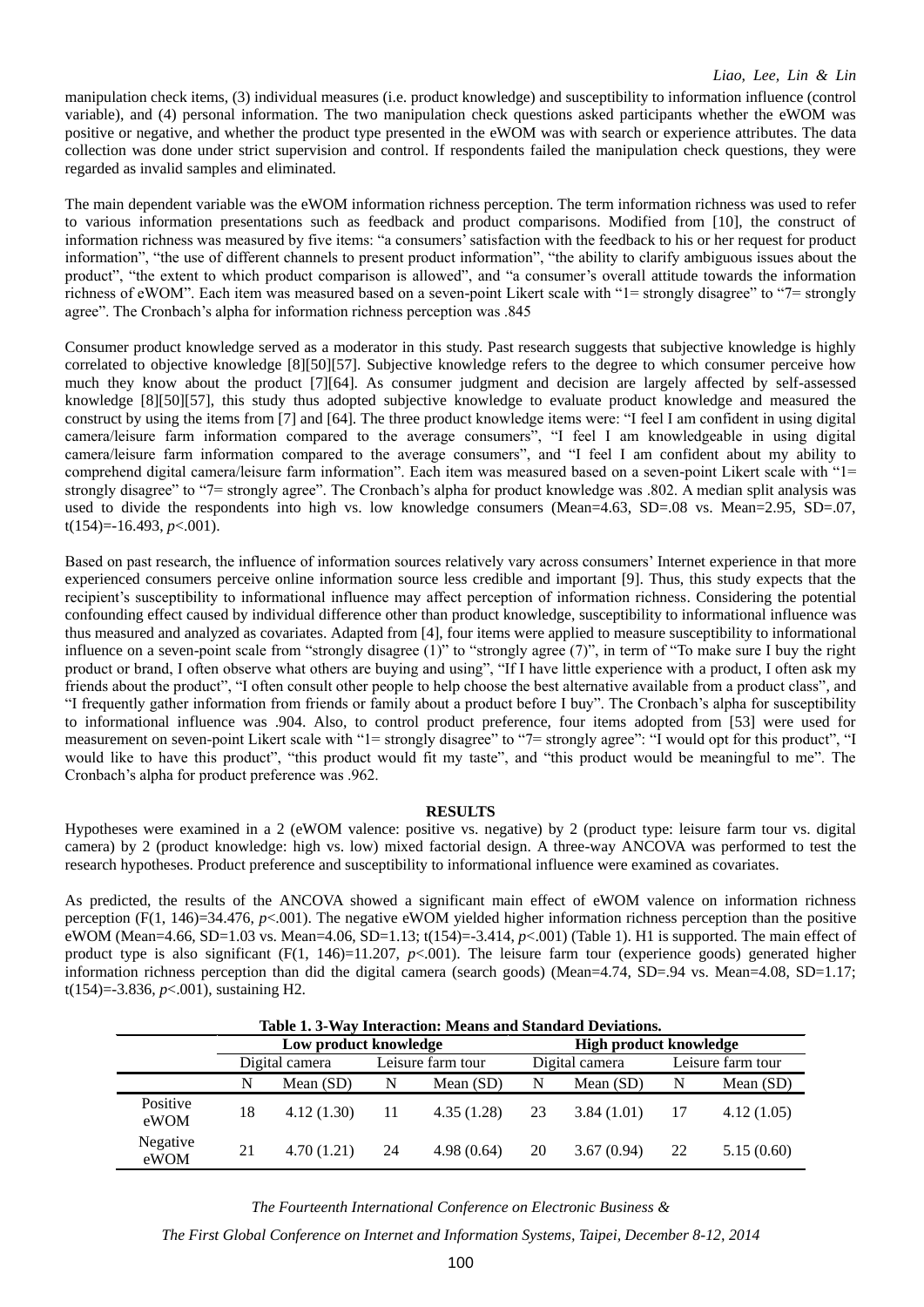More importantly, the interaction of the eWOM valence and product type is also significant  $(F(1, 146)=9.551, p<05)$  (see Figure 1). The mean difference in information richness perception between the negative eWOM (Mean=5.06, SD=.62) and the positive eWOM (Mean=4.21, SD=1.13) for leisure farm tour is .85, whereas the mean difference in information richness perception between the negative eWOM (Mean=4.2, SD=1.13) and the positive eWOM (Mean=3.97, SD=1.14) for digital camera is 0.23. The mean difference in information richness perception between negative and positive eWOM is stronger for leisure farm tour than for digital camera (planned contrast F=8.392, *p*<.05). Consequently, H3 is supported.

Hypothesis 4 tested the interaction of the eWOM valence and the product type between the high vs. low knowledge consumers. A significant three-way interaction effect was found  $(F(1, 146)=4.191, p<0.65)$ . For high product knowledge consumers, it showed a significant interaction between the eWOM valence and product type. The difference in information richness perception between the negative eWOM (Mean=5.15, SD=.60) and the positive eWOM (Mean=4.12, SD=1.05) for leisure farm tour is 1.03, whereas the difference between the negative eWOM (Mean=3.67, SD=.94) and the positive eWOM (Mean=3.84, SD=1.01) for digital camera is -.17. Overall, the tendency that the difference in information richness perception between negative and positive eWOM is stronger for leisure farm tour was much more pronounced for high knowledge consumers (planned contrast F=13.21, *p*<.001). However, this tendency was not observed for low knowledge consumers (planned contrast F=1.077, n.s.). For low product knowledge consumers, the difference in information richness perception between the negative (Mean=4.98, SD=.64) and positive eWOM (Mean=4.35, SD=1.28) for leisure farm tour is .63, whereas the difference between the negative eWOM (Mean=4.70, SD=1.21) and the positive eWOM (Mean=4.12, SD=1.30) in for digital camera is .58. Therefore, the interactive effect of the eWOM valence and product type is prominent for more knowledgeable consumers but not for consumers with less product knowledge. Thus H4 is substantiated.



**Figure 1. Interaction among eWOM Valence, Product Type, and Product Knowledge on Information Richness**

#### **DISCUSSION**

Information richness and its implications in creating marketing communications effectiveness are the prominent topics that have been long recognized, yet how information is presented in a rich way in terms of eWOM content about products of different type is relatively under discussed. Drawing on the information richness theory [18], the current study enhances the understanding by a closer scrutiny into how consumers with different levels of product knowledge will perceive the information richness of positive versus negative eWOM for experience goods such as leisure farm tour and search goods such as digital camera. Overall, this study's findings are in accord with the results of previous studies that have tested eWOM valence [23][33][34][65], despite the fact that no prior study has examined the eWOM content in a narrative structure.

Results of the qualitative analysis in the present study reveal that the narrative structure of eWOM content through the paradigmatic narrative analysis is capable of providing more adequate source and explanation of the effects of eWOM valence and product attributes. eWOM content comprised of abstract, orientation, complicating action, evaluation, resolution, and finally coda can be best used to properly present eWOM valence and product attributes for reaching the realm.

The findings of the experimental study manifest that the negative eWOM is more effective than the positive eWOM in eliciting information richness perception (H1) and validate the theory of information diagnosticity [26][38] and negativity hypothesis [16][45][69]. The results resonate that the number of cues, language variety and the feedback immediacy of negative eWOM were superior to those of the positive eWOM. As negative information is more attentive, diagnostic, preferred and uncertain, it is more feasible for message senders to elaborate the content of eWOM by adding more vivid and novel elements to appeal the

#### *The Fourteenth International Conference on Electronic Business &*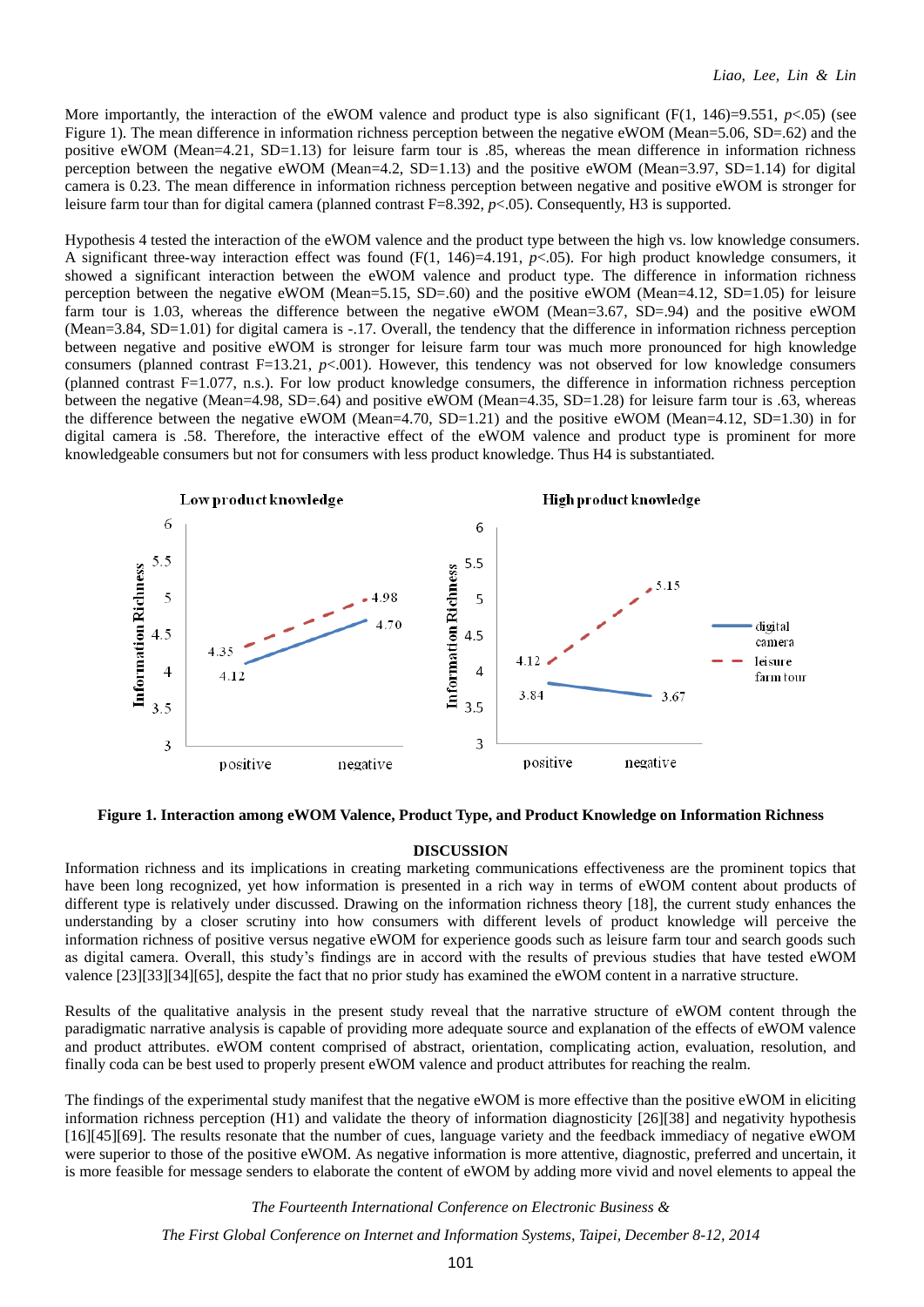product to the receivers in more storytelling, humorous, and emotional ways.

The present study also reveals that product type is tied closely with perceived information richness of eWOM content (H2). Our finding is in line with [77] in identifying that consumers responding more to product attributes than message valence will require more expended cognitive efforts. Specifically, the leisure farm tour as experience goods shows to outperform the digital camera (search goods) in producing greater eWOM information richness, given that the experiential attributes of the tour are more abstract, ambiguous, and subjective [40][41][61]. Furthermore, the difference in information richness between the negative and positive eWOM is more pronounced for leisure farm tour than for digital camera. eWOM of leisure farm tour embedded with negative comments is considered providing more rich information, while eWOM of digital camera is deemed as short of information richness, regardless of eWOM valence (H3). The possible alternative explanation lies in the construal level theory (CLT) in social cognition [79], which posits that when high-level construals of options (e.g. experience goods) are negative, they are more attractive and influential in comparison to the positive options in the near future.

The present study further explores the role of product knowledge and discovers that the effects of eWOM valence and product type are stronger for consumers with high product knowledge than for those with low knowledge (H4). For knowledgeable consumers, the negative eWOM yields higher information richness than the positive eWOM, and such effect exhibits stronger for leisure farm tour compared to digital camera. This could be mainly because the leisure farm tour as experience goods circulated with negative eWOM will facilitate higher level of uncertain, ambiguous, subjective, and abstract attributes to encourage information elaboration. In this case, less knowledgeable consumers who have under-developed knowledge structure and limited cognitive capacity may find it more difficult in elaborating such kind of information.

Among the hypotheses examined, some interesting findings are worth mentioning. We observed that the mean difference of information richness between the negative and positive eWOM for digital camera is smaller for high knowledge consumers (3.67 vs. 3.84) than for those of low knowledge (4.70 vs. 4.12). The more likely explanation rests in the nature of search attributes. When reading the eWOM, knowledgeable consumers firstly retrieve their existing schemas and knowledge nodes for anchoring and then adjust what they receive from the eWOM upward toward the anchor by using the anchor-and-adjust strategy [49] to evaluate information richness. Since the search attributes of the digital camera are standardized and objective, the upward adjustment toward the internal anchor is insufficient for evaluating information richness. It is thus difficult to encourage knowledgeable consumers to elaborate on product attributes of search goods. As such, presentation of negative product information of search goods to high knowledge group may even gradually attenuate the eWOM effect. By contrast, low knowledge consumers who possess less-developed knowledge structures and ambiguous product schemas, are heuristically biased to respond more to vivid and extreme cues (i.e. the negative eWOM), regardless of product type. A partial explanation for this finding may lie in the vividness/availability principle [81] by which negative information typically is more vivid, extreme, and highly available when consumers retrieve from short-term memory of eWOM at the time of information evaluation. In sum, our observations suggest that consumers are likely to form information richness perception which is largely affected by their product knowledge and the interplay of eWOM valence and product type. These results help further extend and clarify the role the information richness plays in the eWOM communications.

#### **Implications**

This research delineates the roles of message valence and product characteristics in bringing eWOM information richness and explores how eWOM valence may interplay with product type and individual knowledge level to affect information richness perception. eWOM communications varied in feedback immediacy, language variety, multiple cues, and personal focus, are suitable for studying information richness. Previous scholarly work seems not to have paid sufficient attention to eWOM as an illustrative communication medium. Through filling such void, the present research contributes to study the message valence of eWOM more thoroughly by narrative analysis and laboratory experiment. A number of studies have dealt with either extremely positive or extremely negative WOM [33][34][36]; however, there have been few attempts (e.g. [23][65]) to directly compare the effectiveness of positive eWOM with negative eWOM when product type is considered. This study complements the past eWOM research by more comprehensively taking both product and individual characteristics into consideration.

Secondly, the results reported in this article have demonstrated that product type plays a critical role in information processing and thus information richness perception. The present study contributes to the IRT literatures by revealing that the interplay of eWOM valence and product type is crucial for determining information richness of eWOM communication. Specifically, the employment of adequate message valence under different product type context is vital in approaching consumers with diverse product knowledge. The negative eWOM will generate higher information richness perception when it is coupled with experience goods such as leisure farm tour. This implicates that negative eWOM of leisure farm tour experience or similar experiential products will bring greater impacts on consumer's judgment given that negative eWOM is considered providing richer and more useful information. Hence, managers of experiential tourism should pay carefully attention to any bad word-of-mouth and timely fend off any negative WOM distributed online.

Overall, our findings indicate that novices attend more to negative eWOM regardless of product category. Yet for opinion leaders or market mavens who are recognized as more knowledgeable, the negative messages generate stronger eWOM

*The Fourteenth International Conference on Electronic Business &*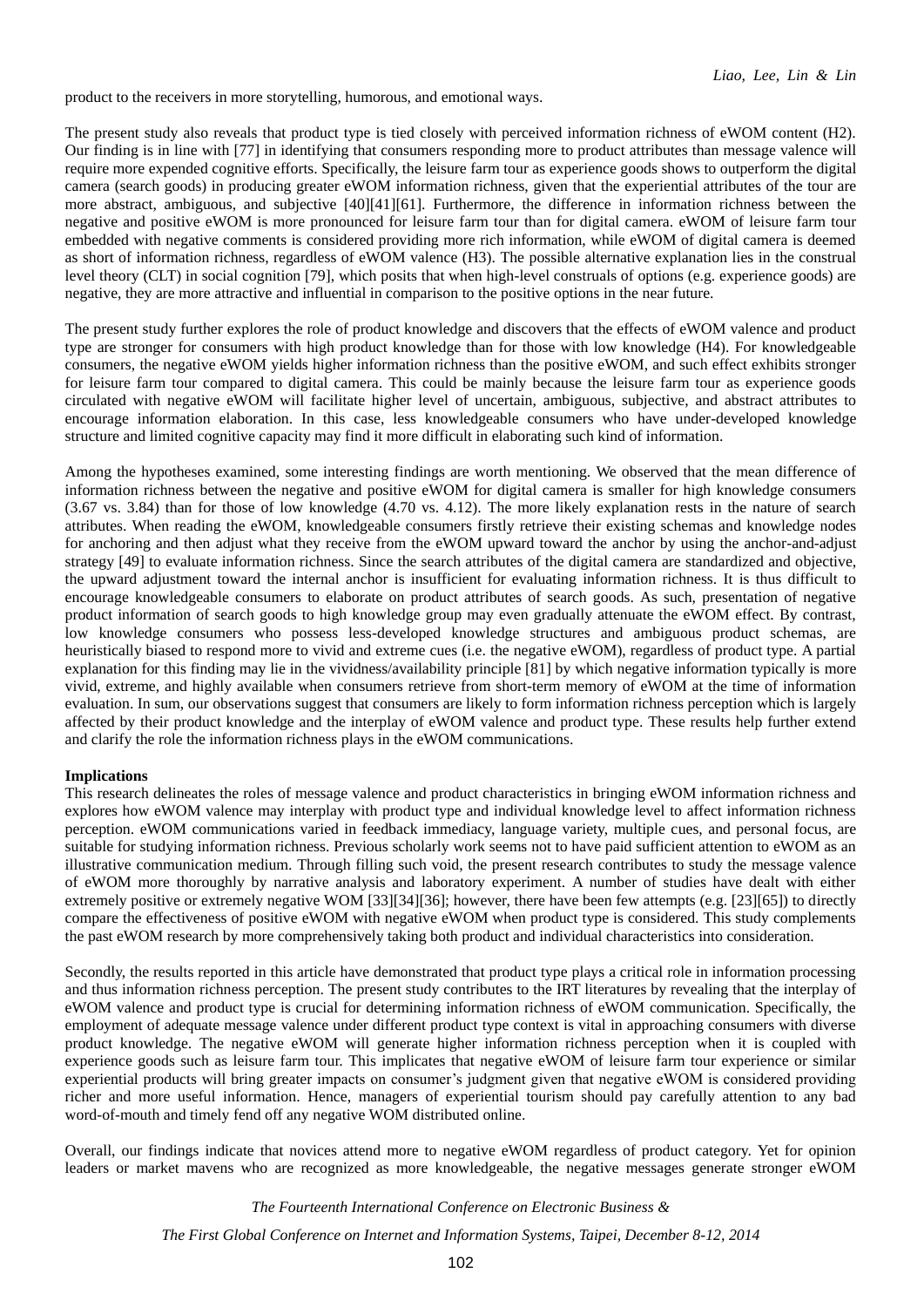communication richness for leisure farm tour, which implies that high knowledge consumers will be more attentive to negative eWOM of experience goods. Hence, marketers should be extremely cautious about the harm of negative eWOM spreading for experience goods or services. Knowledgeable consumers may perceive the negative cue more concrete and credible given its nature of vividness and extremity while exposed to the negative eWOM that details experiential attributes. On the other hand, in situations where advertisers or retailers seek to introduce search goods with standardized attributes, the positive message cues will generate more information richness toward eWOM communications than the negative message cues. Therefore, the key to effective eWOM communication lies in how to leverage the ingrained association between message valence and product category to influence the opinion leaders who have major influence on the novices. Another possible solution is to proactively provide more concrete, clear, certain attributes across product category that may help attenuate the harm caused by the unfavorable eWOM that negatively concretizes the experiential attributes of products or services. Finally, to successfully integrate eWOM characteristics and product category, the marketers need to dynamically evolve by adjusting valence of eWOM communications to adapt to consumers with varied product knowledge.

#### **Limitations and future research**

Although the present study has rendered findings that have both theoretical and managerial implications, some limitations need to be taken into consideration. First, this study only examined the antecedents of eWOM valence and product type, future research may consider investigating other message characteristics in depth and either harmful or beneficial consequences of information richness. For instance, less knowledgeable consumers may have difficulty in processing rich information due to limited capacity and thus are likely to be hurdled by cognitive overloading [25][73]. Additional research focusing on these aspects will be of great interest and value in understanding the causes and consequences of information richness.

Second, the present study verified that consumers varying in product knowledge will respond differently in perceiving information richness of valenced eWOM of experience goods (leisure farm tour) vs. search goods (digital camera). In addition to product knowledge, it is plausible for future research to further identify other individual difference factors of information richness perception, such as regulatory focus tendency in processing information of valences. The regulatory focus theory (RFT) suggests that people can achieve their goals in either promotional or preventive ways [39]. As positive reviews are found more persuasive for promotional consumers, while negative reviews are more convincing for preventive consumers [83], it is interesting to look into how such enduring disposition of individuals' processing focus may alternate the reception effectiveness of positive and negative cues for search vs. experience products in eWOM communications.

Finally, this study is confined to the adoption of global assessment of information richness perception from [10], which falls short of detailing the different aspects of information richness. More research work is in need to develop and measure information richness in terms of the four dimensions proposed by the information richness theory (i.e. feedback immediacy, multiple cues, language variety and personal focus). While this study has the above limitations, it is hoped that it can serve as an important groundwork for further study in eWOM communication richness when different types of products are concerned.

#### **REFERENCES**

- [1] Ahluwalia, R. (2002) 'How prevalent is the negativity effect in consumer environments?', *Journal of Consumer Research*, Vol. 29, No. 1, pp. 270–79.
- [2] Ahluwalia, R., Unnava, R. H. & Burnkrant, R. E. (2001) 'The moderating role of commitment on the spillover effect of marketing communications', *Journal of Marketing Research*, Vol. 38, No. 4, pp. 458–70.
- [3] Alba, J. W. & Hutchinson, W. J. (1987) 'Dimensions of consumer expertise', *Journal of Consumer Research*, Vol. 13, No. 1, pp. 411-454.
- [4] Bearden, W. O., Netemeyer, R. G., & Teel, J. E. (1989) 'Measurement of consumer susceptibility to interpersonal influence', *Journal of Consumer Research*, Vol. 15, No. 4, pp. 473-481.
- [5] Berger, J. & Schwartz, E. (2011) 'What do people talk about? Drivers of immediate and ongoing word-of-mouth', *Journal of Marketing Research*, Vol. 48, No. 5, pp. 869-880.
- [6] Broemer, P. (2002) 'Relative effectiveness of differently framed health messages: The influence of ambivalence', *European Journal of Social Psychology*, Vol. 32, No. 5, pp. 685–703.
- [7] Brucks, M. (1985) 'The effects of product class knowledge on information search behavior', *Journal of Consumer Research*, Vol. 12, No. 1, pp. 1- 16.
- [8] Carlson, J. P., Vincent, L. H., Hardesty, D. M., & Bearden, W. O. (2009) 'Objective and subjective knowledge relationships: A quantitative analysis of consumer research findings', *Journal of Consumer Research*, Vol. 35, No. 5, pp. 864-876.
- [9] Cheema, A. & Papatla, P. (2010) 'Relative importance of online versus offline information for Internet purchases: The effect of product category and Internet experience', *Journal of Business Research*, Vol. 63, No. 9-10, pp. 979-985.
- [10] Chen, L. D. & Tan, J. (2004) 'Technology adaptation in e-commerce: Key determinants of virtual store acceptance', *European Management Journal*, Vol. 22, No. 1, pp. 74–86.
- [11] Chen, Y. & Xie, J. (2005) 'Third-party product review and firm marketing strategy', *Marketing Science*, Vol. 24, No. 2, pp. 218–240.
- [12] Chevalier, J. A. & Mayzlin, D. (2006) 'The effect of word of mouth on sales: Online book reviews', *Journal of Marketing*

*The Fourteenth International Conference on Electronic Business &*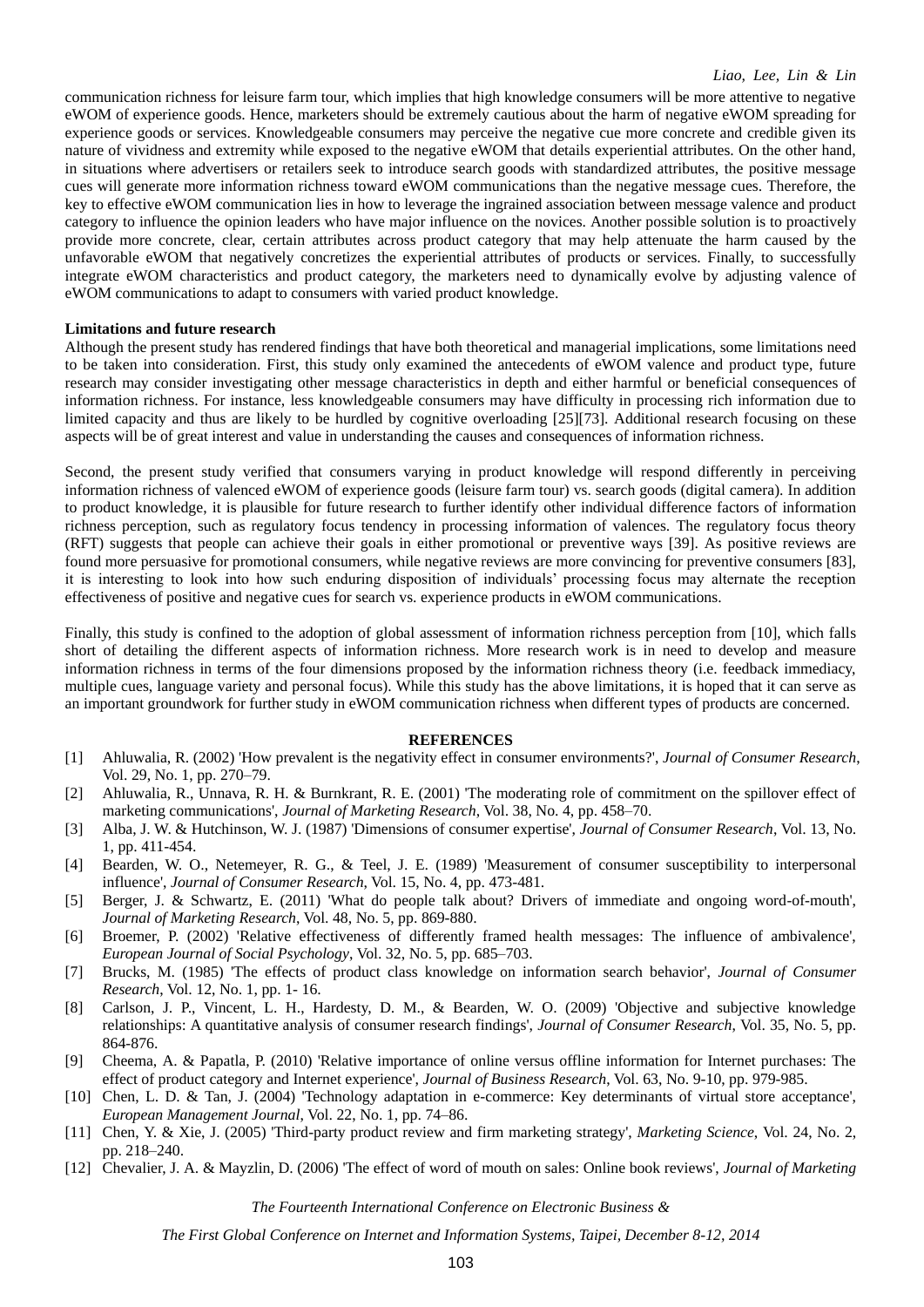*Research*, Vol. 43, No. 3, pp. 345-354.

- [13] Chiang, K. P. & Dholakia, R. R. (2003) 'Factors driving consumer intention to shop online: An empirical investigation', *Journal of Consumer Psychology*, Vol. 13, No. 1/2, pp. 177-183.
- [14] Chu, K. M. (2008) 'A study into the antecedent mediator and moderator of online shopping behavior's model from information richness and framing', *The Business Review*, Cambridge, Vol. 11, No. 2, pp. 317-323.
- [15] Coupey, E. (1994) 'Restructuring: Constructive Processing of Information Displays in Consumer Choice', *Journal of Consumer Research,* Vol. 21, No. 1, pp. 83–99.
- [16] Czapinski, J. (1988) 'Informational aspects of positive-negative asymmetry in evaluations. Wissenschaftliche Zeitschrift der Friedrich Schiller-Universitat', *Gesellschaft-wissenschaftliche Reihe*, Vol. 37, pp. 647–653.
- [17] Daft, F. L., & Lengel, R. H. (1984) 'Information richness: A new approach to manager information processing and organization design', In Barry M. Staw, & L. L. Cummings, (Eds.), *Research in Organizational Behavior: An Annual Series of Analytical Essays and Critical Reviews,* Vol. 6, pp. 191-233.
- [18] Daft, F. L., & Lengel, R. H. (1986) 'Organizational information requirements, media richness and structural design', *Management Science*, Vol. 32, No. 5, pp. 554-571.
- [19] De Matos, C. A. & Vargas, C.A. (2008) 'Word-of-mouth communications in marketing: a meta-analytic review of the antecedents and moderators', *Journal of the Academy of Marketing Science*, Vol. 36, No. 4, pp. 578-596.
- [20] Dellarocas, C. N., & Narayan, R. (2006) 'A Statistical measure of a population's propensity to engage in post-purchase online word-of-mouth', *Statistical Science* , Vol. 21, No. 2, pp. 277-285.
- [21] Dhar, R. & Wertenbroch, K. (2000) 'Consumer choice between hedonic and utilitarian goods', *Journal of Marketing Research*, Vol. 37, No. 1, pp. 60–71.
- [22] Dodds, W., Monroe, K. B., & Grewal, D. (1991) 'Effects of price, brand, and store information on buyers' product evaluations', *Journal of Marketing Research*, Vol. 28, No. 3, pp. 307–319.
- [23] Doh, S. J. & Hwang, J. S. (2009) 'How consumers evaluate eWOM (electronic word- of-mouth) messages', *Cyberpsychology & Behavior,* Vol. 12, No. 2, pp. 193-197.
- [24] Embacher, H. (1994) 'Marketing for agri-tourism in Austria: Strategy and realization in a highly developed tourist destination', *The Journal of Tourism Research*, Vol. 2, No. 1/2, pp. 61-76.
- [25] Eppler, M. J. & Mengis, J. (2004) 'The concept of information overload: A review of literature from organization science, accounting, marketing, MIS, and related disciplines', *The Information Society*, Vol. 20, No. 5, pp. 325-344.
- [26] Feldman, J. M., & Lynch, J. G., Jr. (1988) 'Self-generated validity and other effects of measurement on belief, attitude, intention, and behavior', *Journal of Applied Psychology,* Vol. 73, No. 3, pp. 421– 435.
- [27] Fong, J. &. Burton, S. (2006) 'Electronic word-of-mouth: A comparison of stated and revealed behavior on electronic discussion boards', *Journal of Interactive Advertising*, Vol. 6, No. 2, pp. 61-70.
- [28] Gershoff, A. D., Mukherjee, A., & Mukhopadhyay, A. (2003) 'Consumer acceptance of online agent advice: Extremity and positivity effects', *Journal of Consumer Psychology*, Vol. 13, No. 1–2, pp. 161–170.
- [29] Godes, D. & Mayzlin, D. (2009) 'Firm-created word-of-mouth communication: Evidence from a field test', *Marketing Science,* Vol. 28, No. 4, pp. 721-739.
- [30] Godes, D. &Mayzlin, D. (2004) 'Using on-line conversations to study word-of-mouth communication', *Marketing Science,* Vol. 23, No. 4, pp. 545-60.
- [31] Grewal, D., Krishnan, R., Baker, J., & Borin, N. (1998) 'The effect of store name, brand name and price discounts on consumers' evaluations and purchase intentions', *Journal of Retailing,* Vol. 74, No. 3, pp. 331–352.
- [32] Gubrium, J. F. & Holstein, J. A. (1998) 'Narrative Practice and the Coherence of Personal Stories', *Sociological Quarterly*, Vol. 39, No. 1, pp. 163–87.
- [33] Halstead, D. (2002) 'Negative word of mouth: Substitute for or supplement to consumer complaints?', *Journal of Consumer Satisfaction, Dissatisfaction, and Complaining Behavior*, Vol. 15, No. 1, pp. 1-12.
- [34] Harrison-Walker, L. J. (2001) 'The measurement of word-of-mouth communication and an investigation of service quality and customer commitment as potential Antecedents', *Journal of Service Research,* Vol. 4, No. 1, pp. 60-75.
- [35] Hassanein, K., & Head, M. (2006) 'The impact of infusing social presence in the web interface: An investigation across different products', *International Journal of Electronic Commerce*, Vol. 10, No. 2, pp. 31–55.
- [36] Heitmann, M., Lehmann, D. R. & Herrmann, A. (2007) 'Choice goal attainment and decision and consumption satisfaction', *Journal of Marketing Research*, Vol. 44, No. 2, pp. 234-250.
- [37] Hennig-Thurau, T., Gwinner, K. P., Walsh, G., & Gremler, D. D. (2004) 'Electronic word-of-mouth via consumer-opinion platforms: What motivates consumers to articulate themselves on the internet?', *Journal of Interactive Marketing*, Vol. 18, No. 1, pp. 38–52.
- [38] Herr, P. M., Kardes, F. R., & Kim, J. (1991) 'Effects of word-of-mouth and product-attribute information on persuasion: An accessibility–diagnosticity perspective', *Journal of Consumer Research,* Vol. 17, pp. 454 – 462.
- [39] Higgins, E. T. (1998) 'Promotion and prevention: regulatory focus as a motivational principle', *Advances in Experimental Social Psychology*, Vol. 30, pp. 1-46.
- [40] Hoch, S. J. & Ha, Y. W. (1986) 'Consumer learning: Advertising and the ambiguity of product experience', *Journal of Consumer Research,* Vol. 13, No. 2, pp. 221–33.
- [41] Hoch, S.J. & Deighton, J. (1989) 'Managing what consumers learn from experience', *Journal of Marketing,* Vol. 53, No. 2, pp. 1–20.

*The Fourteenth International Conference on Electronic Business &*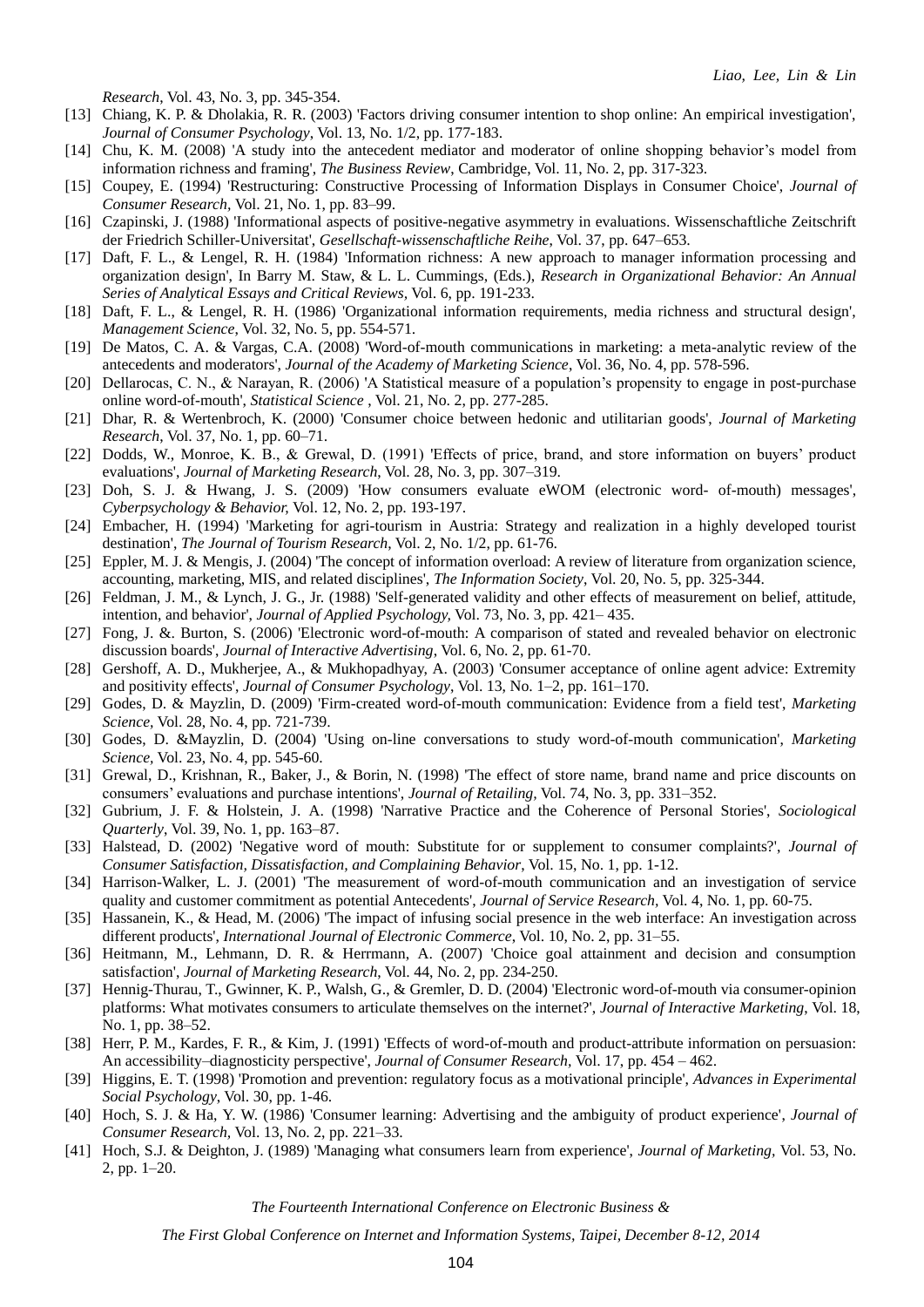- [42] Hwang, Y. (2011) 'Is communication competence still good for interpersonal media? Mobile phone and instant messenger', *Computers in Human Behavior,* Vol. 27, No. 2, pp. 924-934.
- [43] Johnson, M. D. & Russo, E. J. (1984) 'Product familiarity and learning new information', *Journal of Consumer Research*, Vol. 11, No. 1, pp. 542–560.
- [44] Johnson, M. D. (1988) 'Comparability and hierarchical processing in multialternative choice', *Journal of Consumer Research*, Vol. 15, No. 3, pp. 303–314.
- [45] Kanouse, D., & Hanson, L. (1971) 'Negativity in evaluations', In E. Jones, D. Kanouse, H. Kelley, R. Nisbett, S. Valins, & B. Weiner (Eds.), *Attribution: Perceiving the Causes of Behavior*. Morristown, N.J. General Learning Press, pp. 47–62.
- [46] Klein, J. G. & Ahluwalia, R. (2005) 'Negativity in the evaluation of political candidates', *Journal of Marketing*, Vol. 69, No. 1, pp. 131-142.
- [47] Klein, L. (1998) 'Evaluating the potential of interactive media through a new lens: Search versus experience goods', *Journal of Business Research,* Vol. 41, No. 3, pp. 195-203.
- [48] Kozinets, R. V., de Valck, K., Wojnicki, A. C., & Wilner, S. J. S. (2010) 'Networked narratives: Understanding word-of-mouth marketing in online communities', *Journal of marketing,* Vol. 74, No. 2, pp. 71–89.
- [49] Krishna, A. & Johar, G.V. (1996) 'Consumer perceptions of deals: Biasing effects of varying deal prices', *Journal of Experimental Psychology: Applied,* Vol. 2, No. 3, pp. 187–206.
- [50] Kwon, K.N. & Lee, J. (2009) 'The effects of reference point, knowledge, and risk propensity on the evaluation of financial products', *Journal of Business Research,* Vol. 62, No. 7, pp. 719-725.
- [51] Labov, W. (1972) 'The transformation of experience in narrative syntax', In *Language in the Inner City,* Philadelphia: University of Pennsylvania Press, pp. 354-396.
- [52] Lan, Y. F., Sie, Y. (2010) 'Using RSS to support mobile learning based on media richness theory', *Computers & Education*, Vol. 55, No. 2, pp. 723-732.
- [53] Lee, J. & Lee, J. N. (2009) 'Understanding the product information inference process in electronic word-of-mouth: An objectivity-subjectivity dichotomy perspective', *Information & Management* , Vol. 46, No. 5, pp. 302-311.
- [54] Leskovec, J., Adamic, L. A., & Huberman, B.A. (2007) 'The dynamics of viral marketing', *Proceedings of the 7th ACM Conference on Electronic Commerce*, pp. 228-37.
- [55] Lo, S., & Lie, T. (2008) 'Selection of communication technologies–A perspective based on information richness theory and trust', *Technovation*, Vol. 28, pp. 146–153.
- [56] Mazzarol, T., Sweeney, J. C., & Soutar, G. N. (2007) 'Conceptualizing word-of-mouth activity, triggers and conditions: an exploratory study', *European Journal of Marketing*, Vol. 41, No. 11/12, pp. 1475–1494.
- [57] Moorman, C., Diehl, K., Brinberg, D., & Kidwell, B. (2004) 'Subjective knowledge, search locations, and consumer choice', *Journal of Consumer Research*, Vol. 31, No. 3, pp. 673–680.
- [58] Nelson, P. (1970) 'Information and Consumer Behavior', *Journal of Political Economy,* Vol. 78, No. 2, pp. 311–329.
- [59] Nelson, P. (1974) 'Advertising as Information', *Journal of Political Economy*, Vol. 82, No. 4, pp. 729–54.
- [60] Oliver, M. B., Dillard, J. P., Bae, K., & Tamul, D. J. (2012) 'The effect of narrative news format on empathy for stigmatized groups', *Journalism & Mass Communication Quarterly,* Vol. 89, No. 2, pp. 205-224.
- [61] Otondo, R. F., Van Scotter, J. R., Allen, D. G., & Palvia, P. (2008) 'The complexity of richness: Media, message and communication outcomes', *Information and Management,* Vol. 45, No. 1, pp. 21–30.
- [62] Palvia, P., Pinjania,P., Cannoya,S., &Jacksa, T. (2011) 'Contextual constraints in media choice: Beyond information richness', *Decision Support Systems,* Vol. 51, No. 3, pp. 657-670.
- [63] Park C. W., & Lessig, V. P. (1981) 'Familiarity and Its Impact on Consumer Decision Biases and Heuristics', *Journal of Consumer Research,* Vol. 8, No. 2, pp. 223-230.
- [64] Park C. W., Mothersbaugh, D. L., & Feick, L. (1994) 'Consumer Knowledge Assessment', *Journal of Consumer Research,* Vol. 21, No. 1, pp. 71-82.
- [65] Park, C., & Lee, T. (2009) 'Information direction, website reputation and eWOM effect: A moderating role of product type', *Journal of Business Research*, Vol. 62 , No. 1, pp. 61-67.
- [66] Park, D. H., Lee, J., & Han, I. (2007) 'The effect of on-line consumer reviews on consumer purchasing intentions: The moderating role of involvement', *International Journal of Electronic Commerce,* Vol. 11, No. 4, pp. 57–80.
- [67] Park, D.H. & Kim, S. (2008) 'The effects of consumer knowledge on message processing of electronic word-of-mouth via online consumer reviews', *Electronic Commerce Research and Applications*, Vol. 7 , No. 4, pp. 399.
- [68] Pearce, P. L. (1990) 'Farm tourism in New Zealand: A social situation analysis', *Annals of Tourism Research*, Vol. 17, No. 3, pp. 337-352.
- [69] Peeters, G., & Czapiński, J. (1990) 'Positive-negative asymmetry in evaluations: The distinction between affective and informational negativity effects', *European Review of Social Psychology,* Vol. 1, No. 1, pp. 33–60.
- [70] Phillips, J. M., Urbany, J. E., & Reynolds, T. J. (2008) 'Confirmation and the effects of valenced political advertising: A field experiment', *Journal of Consumer Research,* Vol. 34 , No. 6, pp. 794 -806.
- [71] Purdy, J. M., & Nye, P. (2000) 'The impact of communication media on negotiation outcomes', *International Journal of Conflict Management,* Vol. 11, No. 2, pp. 162–187.
- [72] Ratchford, B. T., Pan, X., & Shankar, V. (2003) 'On the efficiency of Internet markets for consumer goods', *Journal of Public Policy and Marketing,* Vol. 22 , No. 1, pp. 4–16.

*The Fourteenth International Conference on Electronic Business &*